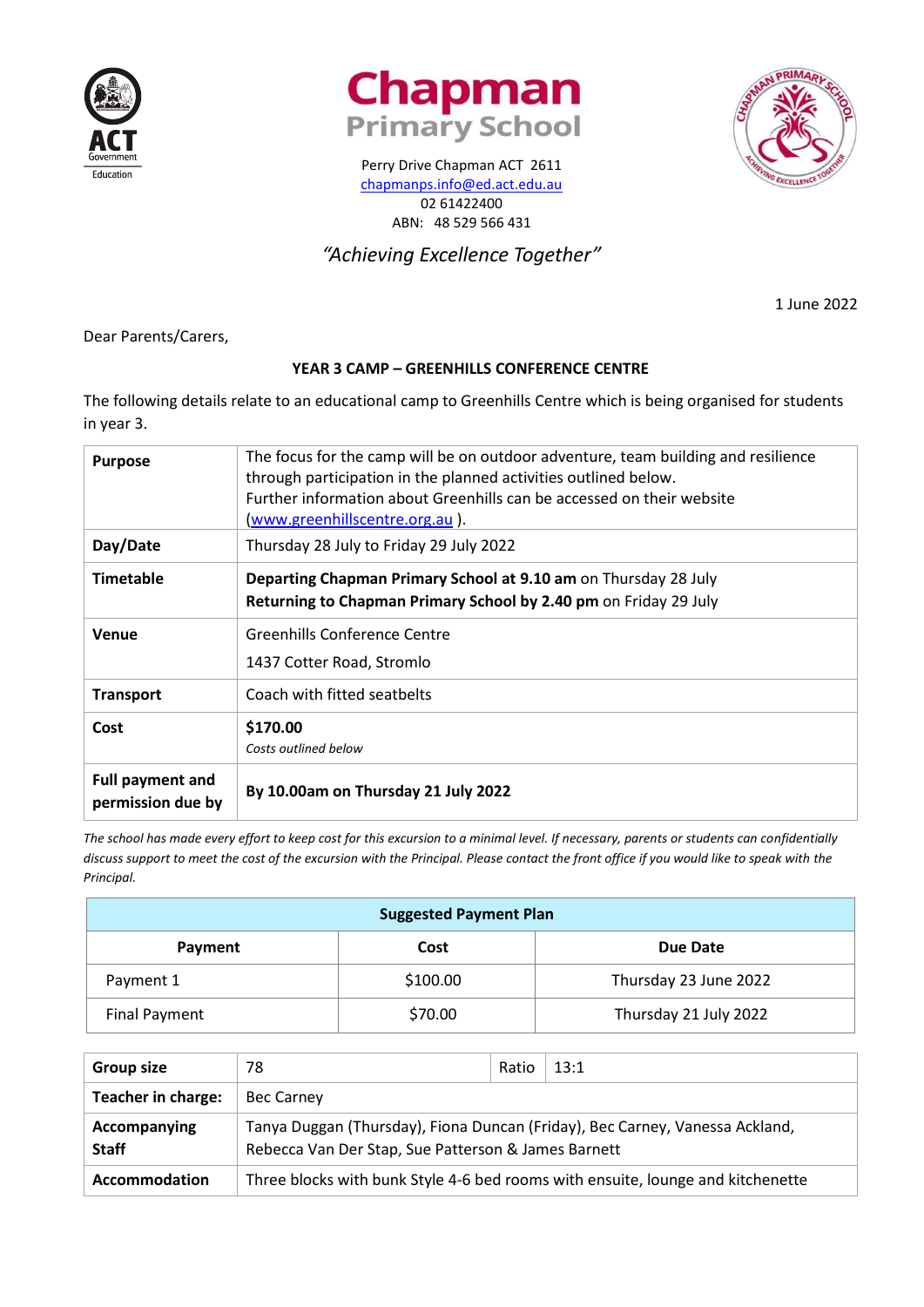| <b>Meals</b>                               | All meals from lunch on 28 July to lunch on 29 July are provided by Greenhills.<br>Special dietary requirements can be catered for on request. Please complete dietary<br>requirements portion of the attached permission form.<br>Parents are required to provide a healthy morning tea for day 1 (Thursday 28 July)                                                                                                                                                                                  |
|--------------------------------------------|--------------------------------------------------------------------------------------------------------------------------------------------------------------------------------------------------------------------------------------------------------------------------------------------------------------------------------------------------------------------------------------------------------------------------------------------------------------------------------------------------------|
| <b>Activities</b>                          | Crate Climb - Build your way to the top by stacking crates and climbing up your tower.<br>Interactive team building activity for 10 years and over.<br>Bush Cooking - learn about responsible fire use, how to make special damper and<br>perfecting marshmallow toasting technique.<br>Short Loop - 45 minutes bushwalk alongside the Murrumbidgee River.<br>Team Initiatives - to test group teamwork skills involving a series of challenges such as<br>the 3D web, minefield, fire swamp and more. |
| What to bring                              | Please see attached packing list.<br>Please ensure all items are clearly labelled with student's full name<br>Healthy morning tea for day 1                                                                                                                                                                                                                                                                                                                                                            |
| What to wear                               | Active wear (appropriate for weather conditions) and a sunsmart hat                                                                                                                                                                                                                                                                                                                                                                                                                                    |
|                                            | <b>Excursion Risk Assessment:</b> Available at the school front office                                                                                                                                                                                                                                                                                                                                                                                                                                 |
|                                            | Emergency Contact for this excursion: Chapman Primary School (02) 6142 2400,                                                                                                                                                                                                                                                                                                                                                                                                                           |
| <b>Contingency:</b>                        | Should the camp not proceed at the scheduled dates it will be postponed until a later<br>date.                                                                                                                                                                                                                                                                                                                                                                                                         |
| <b>Behavioural</b><br><b>Expectations:</b> | Students are expected to demonstrate Chapman FRIENDS values and the PBL<br>expectations of being safe, responsible and respectful.                                                                                                                                                                                                                                                                                                                                                                     |

Staff accompanying students on excursions will take all reasonable care while the students are in their charge to protect them from injury and to control and supervise their behaviour and activities.

Parents should be aware that staff members are not responsible for injuries or damage to property which may occur on an excursion where, in all circumstances, staff have not been negligent. Parents should warn children of the risk to themselves, to others and to property, of impulsive, wilful, or disobedient behaviour.

If you are happy for your child to attend, please return:

• Completed Permission form and full payment to your child's classroom teacher no later than **10.00 am on Thursday 21 July 2022**

#### Kind regards

# **Bec Carney, Fiona Duncan, Vanessa Ackland, Rebecca Van Der Stap, Tanya Duggan and Sue Patterson Year 3 Teaching Team**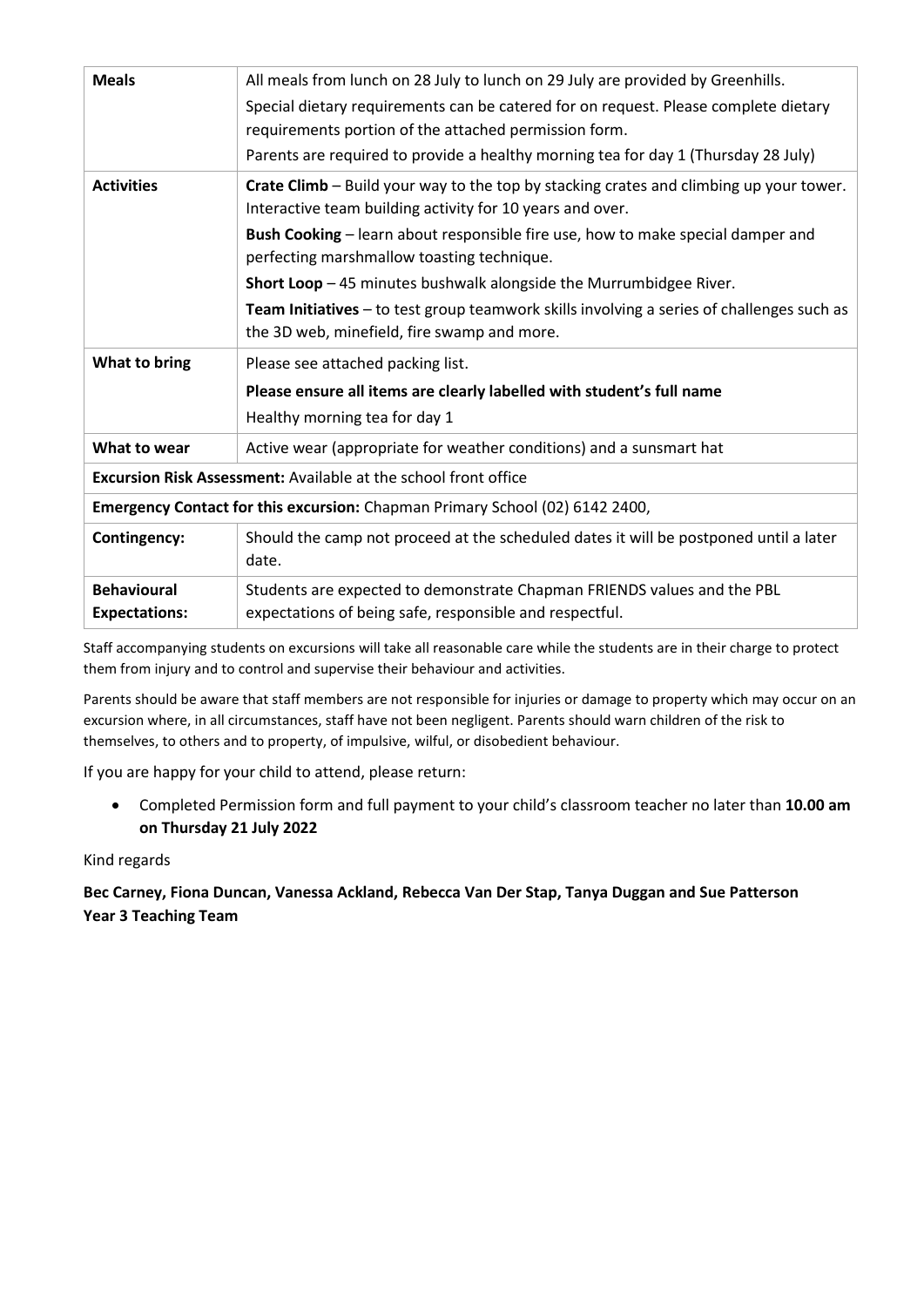| What to bring<br>What not to bring<br><b>★</b> Any food, including snacks, confectionery, soft<br>Please ensure all items are clearly labelled with<br>drink etc.<br>student's full name<br>* Personal electronic devices/iPods/iPads etc.<br>2 sets of underwear<br><b>*</b> Expensive cameras<br>$\Box$<br>2 pairs of socks (woolen are best)<br>Jewellery or other valuables<br>x<br>ш<br>2 Shirts/tops with sleeves<br><b>Valuables</b> such as jewellery, iPod or other music<br>ப<br>1 woolen or polar fleece jumper<br>players and personal electronic devices, money or<br>L.<br>1 waterproof jacket<br>cameras must be given to parents before embarking<br>1 pair long trousers/trackpants<br>$\Box$ | <b>Camp Recommended Packing List</b> |  |  |  |
|----------------------------------------------------------------------------------------------------------------------------------------------------------------------------------------------------------------------------------------------------------------------------------------------------------------------------------------------------------------------------------------------------------------------------------------------------------------------------------------------------------------------------------------------------------------------------------------------------------------------------------------------------------------------------------------------------------------|--------------------------------------|--|--|--|
|                                                                                                                                                                                                                                                                                                                                                                                                                                                                                                                                                                                                                                                                                                                |                                      |  |  |  |
| on the bus. Please ensure your child understands<br>Pajamas<br>this and leaves such items at home.<br>Towel<br>Students will be reminded to leave these items with<br><b>Toiletries</b><br>parents prior to departure.<br><b>Sleeping Bag</b><br>1 pillow<br>Reusable water bottle                                                                                                                                                                                                                                                                                                                                                                                                                             |                                      |  |  |  |

### **Student Medications:**

Student requiring medication should bring enough for the duration of their stay. *All personal student medication and medical plans held at the school will be transported by school staff attending camp.*

If your child will need medication available to them that is not held at school (pain, hayfever or allergy relief, overnight or preventative medication) please ensure you follow the instructions below.

Medications must:

- $\Box$  Be in its original packaging, clearly marked with student's full name, dose and times for administered
- Medication must be accompanied by a **Medication Authorisation and Administration Record** which is available either from the school front office or on the Chapman Primary School Website.
- $\Box$  Medications must be handed to First Aid Officer prior to departure. Please do not pack medications with student belongings.

Please do not hesitate to contact the school if you have any further questions our would like assistance regarding medication and medical requirements.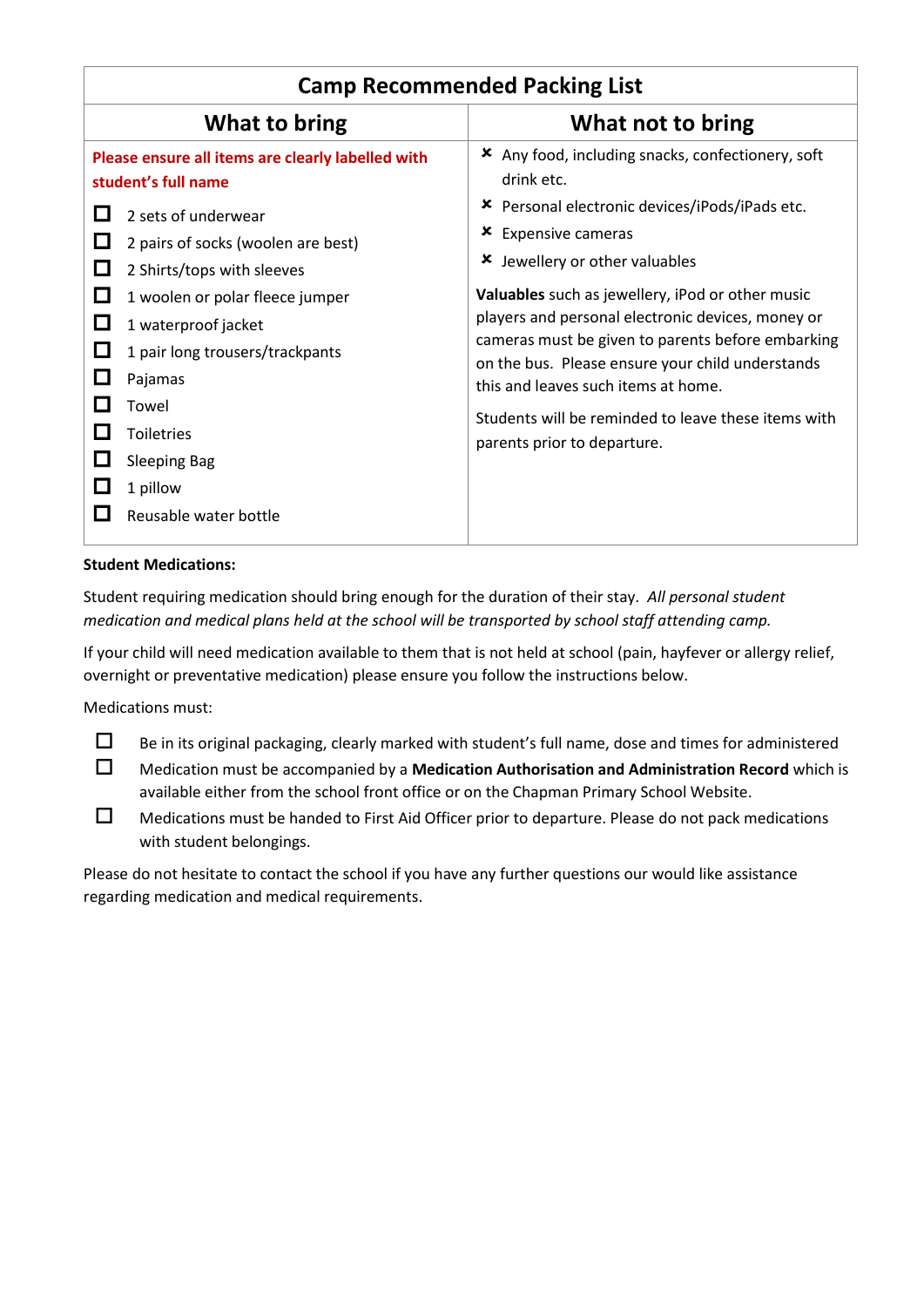#### **All students must return:**

• Medical Information and Consent Form annually *Year 3 students who attended the Cooleman Ridge Bushwalk early in term 2 this year should have completed this form. Please check with front office staff if you are unsure.*

## **Students with a known medical condition which does not require medication must return:**

- Medical Information and Consent Form
- Known Medical Condition Response Plan

## **Students with a known medical condition not listed below who require medication must return:**

- Medical Information and Consent Form
- Known Medical Condition Response Plan
- Medication Authorisation and Administration Record

#### **Students with Asthma must return:**

- Medical Information and Consent Form
- Known Medical Condition Response Plan
- Asthma Management Plan downloaded from [National Asthma Organisaton Website](http://www.nationalasthma.org.au/health-professionals/asthma-action-plans)
- Medication Authorisation and Administration Record

#### **Students with Anaphylaxis must return:**

- Medical Information and Consent Form
- Known Medical Condition Response Plan
- Anaphylaxis Management Plan downloaded from Australian Society of Clinical Immunology and Allergy **[Website](http://www.allergy.org.au/health-professionals/anaphylaxis-resources/ascia-action-plan-for-anaphylaxis)**
- Medication Authorisation and Administration Record

#### **Students with Diabetes must return:**

- Medical Information and Consent Form
- Known Medical Condition Response Plan
- Diabetes Management Plan downloaded from [Diabetes Victoria Website](https://www.diabetesvic.org.au/Home) (click on "How we help" and "Schools and early childhood settings")
- Medication Authorisation and Administration Record

#### **Students with Epilepsy must return:**

- Medical Information and Consent Form
- Known Medical Condition Response Plan
- Epilepsy Management Plan downloaded fro[m Epilepsy Action Australia Website](https://www.epilepsy.org.au/node/3485) (Register and call 1300374537 for free access)
- Medication Authorisation and Administration Record

**NOTE: if your child has an existing Known Medical Condition Response Plan and medication held at the school this will be collected and transported to camp by school first aid staff. If you wish to confirm requirements for your child, please contact the school front office on 6142 2400 or by email at [chapmanps.info@ed.act.edu.au.](mailto:chapmanps.info@ed.act.edu.au)**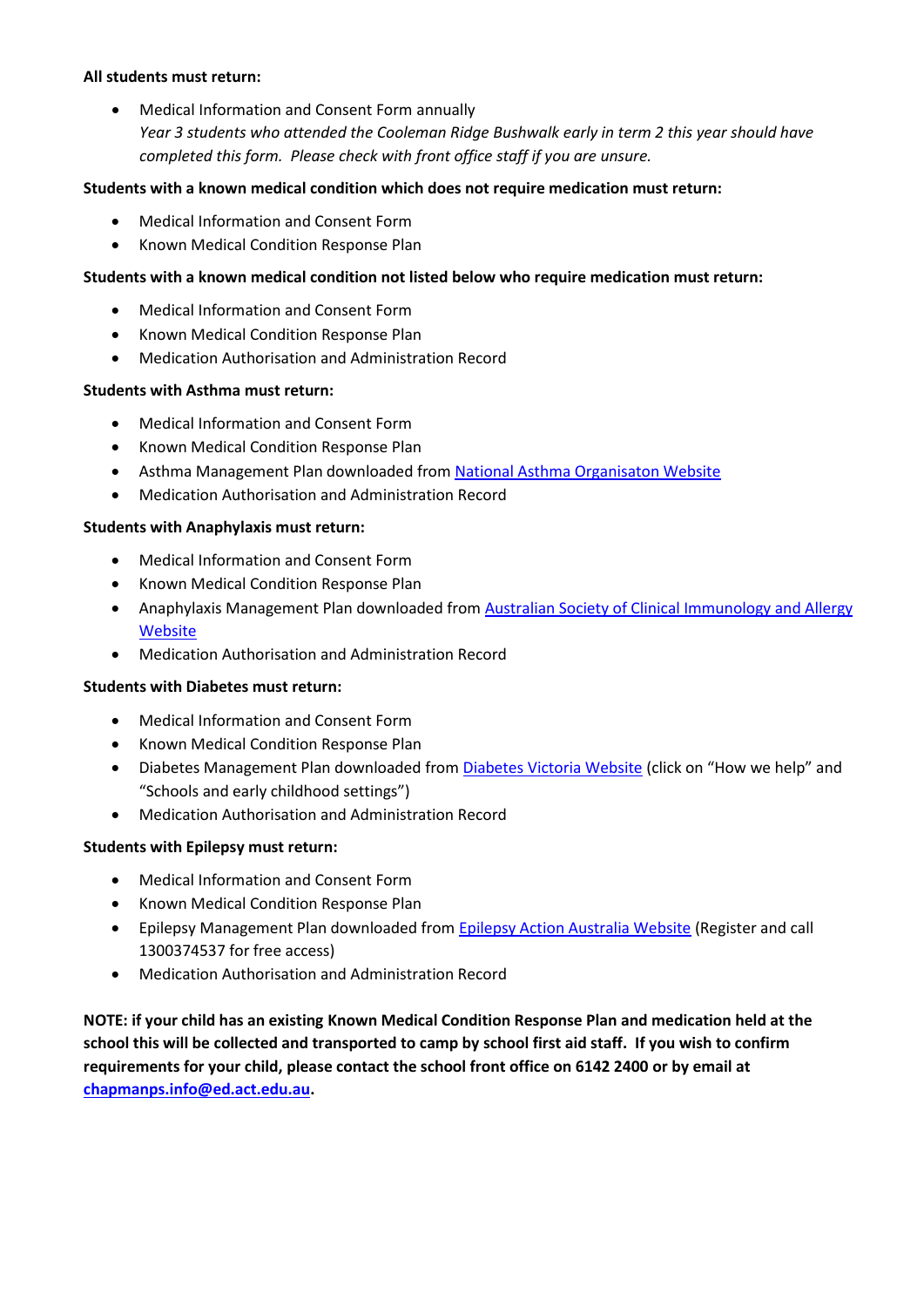





# **Chapman Primary School Camp Permission Form**

## **YEAR 3 CAMP - GREENHILLS CONFERENCE CENTRE**

# **This signed consent form and payment should be returned to your child's classroom teacher no later than 10:00am on Thursday 21 July 2022.**

I give permission for my child \_\_\_\_\_\_\_\_\_\_\_\_\_\_\_\_\_\_\_\_\_\_\_\_\_\_\_\_\_\_\_\_\_\_\_\_\_\_\_\_\_\_\_\_\_\_ in class \_\_\_\_\_\_\_\_\_\_\_\_\_

to attend the year 3 camp to Greenhills Conference Centre from Thursday 28 July to Friday 29 July 2022, travelling by coach with fitted seatbelts.

*I agree to my child participating in the activities associated with this excursion mentioned previously. I have discussed with my child the need for expected behaviour on this excursion. I authorise the school to make arrangements for the welfare of my child (including medical or surgical treatment) in an emergency and I agree to meet the associated costs. I have provided to the school all medical information relevant to my child attending this excursion.* 

*I* agree that my child will be under the authority of the school for the duration of the excursion and that the *school is authorised to return my child to school or home at my expense if the school considers that circumstances warrant such action. I give permission for my child to travel by private car, driven by a staff member or parent, in an emergency.*

## **Behavioural Expectations**

 $\Box$  I have discussed the expected behavioural expectations with my child and understand that failure to follow these expectations may result in me being called to collect my child from Greenhills Conference Centre.

## **Medical**

 $\Box$  I have previously completed and returned the ACT Education Medical Information Consent Form The *Medical Information and Consent Form needs to be completed annually prior to the first excursion unless there are changes to the details on this form.*

Are there any changes to the previously completed General Medical Information and Consent form? Yes  $\Box$  No  $\Box$ 

If yes, an updated [Medical Information and Consent from](https://www.chapmanps.act.edu.au/__data/assets/pdf_file/0004/534460/Medical-Information-and-Consent-Form.pdf) is required (or available at the front office).

Will your child require medication to be administered during the excursion (e.g. allergy medication, pain relief)?

Yes  $\Box$  No  $\Box$ 

(If yes, please complete [a Medication Authorisation and Administration Record](https://www.chapmanps.act.edu.au/__data/assets/pdf_file/0003/534477/Medication-Authorisation-Administration-Record-General.pdf) *if the school does not already have up-to-date information about this*).

# **All medical plans and medications held at the school will be transported to this excursion. Please contact front office staff on 6142 2400 or at** [chapmanps.info@ed.act.edu.au](mailto:chapmanps.info@ed.act.edu.au) **if you have any questions about this.**

Is there any additional information you need to provide to support your child's participation in this excursion?

\_\_\_\_\_\_\_\_\_\_\_\_\_\_\_\_\_\_\_\_\_\_\_\_\_\_\_\_\_\_\_\_\_\_\_\_\_\_\_\_\_\_\_\_\_\_\_\_\_\_\_\_\_\_\_\_\_\_\_\_\_\_\_\_\_\_\_\_\_\_\_\_\_\_\_\_\_\_\_\_\_\_\_\_\_\_\_

Yes  $\Box$  No  $\Box$ 

(If yes, please provide these details below.)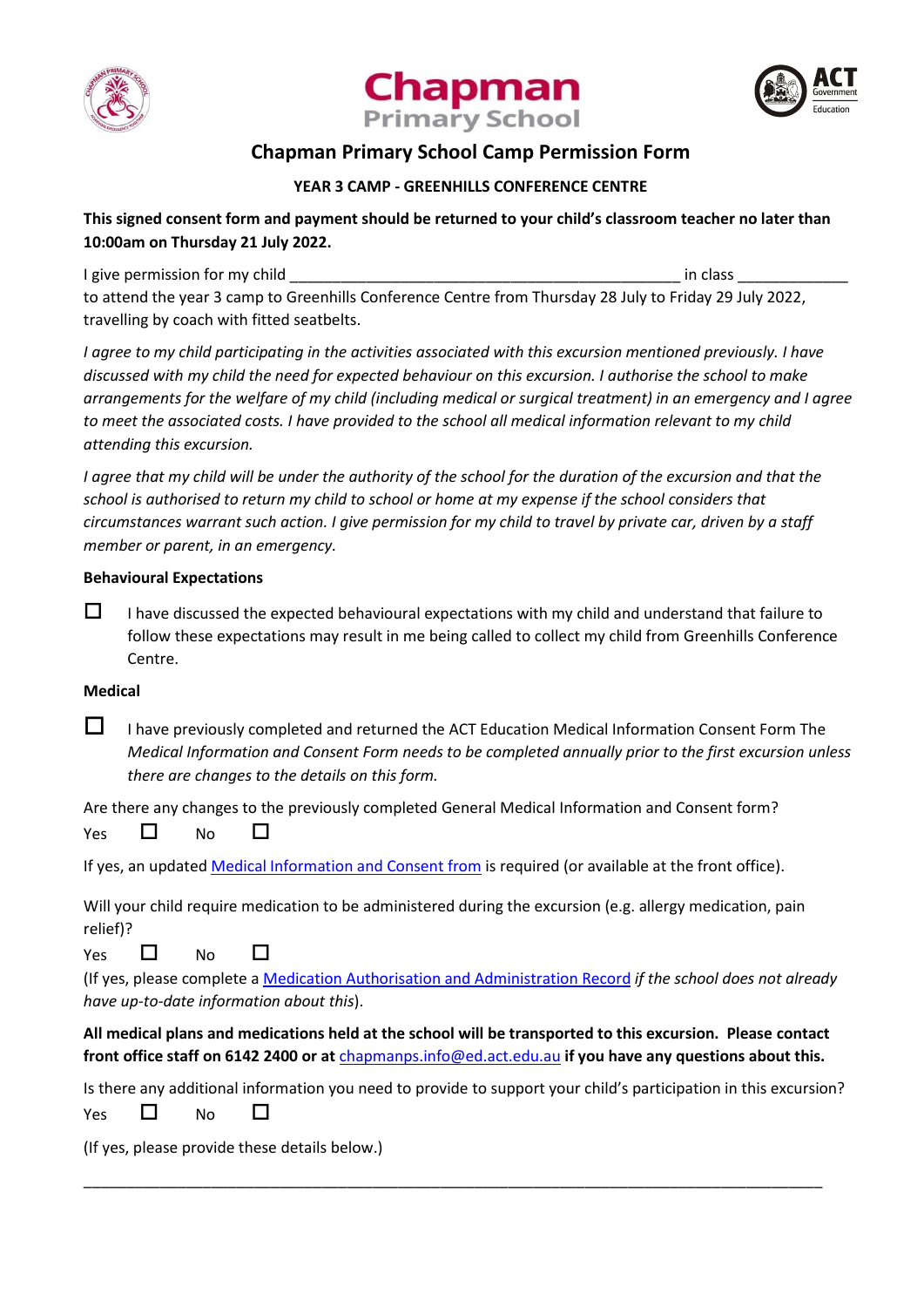Please provide the following information:

| Name of Parent/Carer (please print): |                                                                                                           |  |
|--------------------------------------|-----------------------------------------------------------------------------------------------------------|--|
|                                      |                                                                                                           |  |
|                                      |                                                                                                           |  |
|                                      |                                                                                                           |  |
|                                      |                                                                                                           |  |
|                                      | My child has the following Dietary requirements due to food allergies, cultural and/or religious reasons. |  |
|                                      | My child does not have special dietary requirements                                                       |  |
| <b>Dietary Requirements</b>          |                                                                                                           |  |
|                                      | Ambulance fund: Parents are responsible for ambulance costs outside the ACT                               |  |
|                                      |                                                                                                           |  |

If you fill in this form, your personal information and that of your child will be collected and handled by the ACT Education Directorate (EDU) This information is necessary for us to manage student participation in excursions and support the welfare and safety of your child. If you do not consent to supply us with this information your child will be unable to participate in the excursion. Normally, we will not use or disclose this information for another purpose, without your consent, unless you would reasonably expect us to use or disclose the information for a related purpose. Normally we only share information with school staff and, where necessary, parents or volunteers assisting with the excursion to appropriately and effectively manage the excursion. The Directorate has a privacy policy that explains how we handle personal information, including how we handle privacy complaints. The policy is available on the Directorate's website (www.det.act.gov.au) on the About Us page.